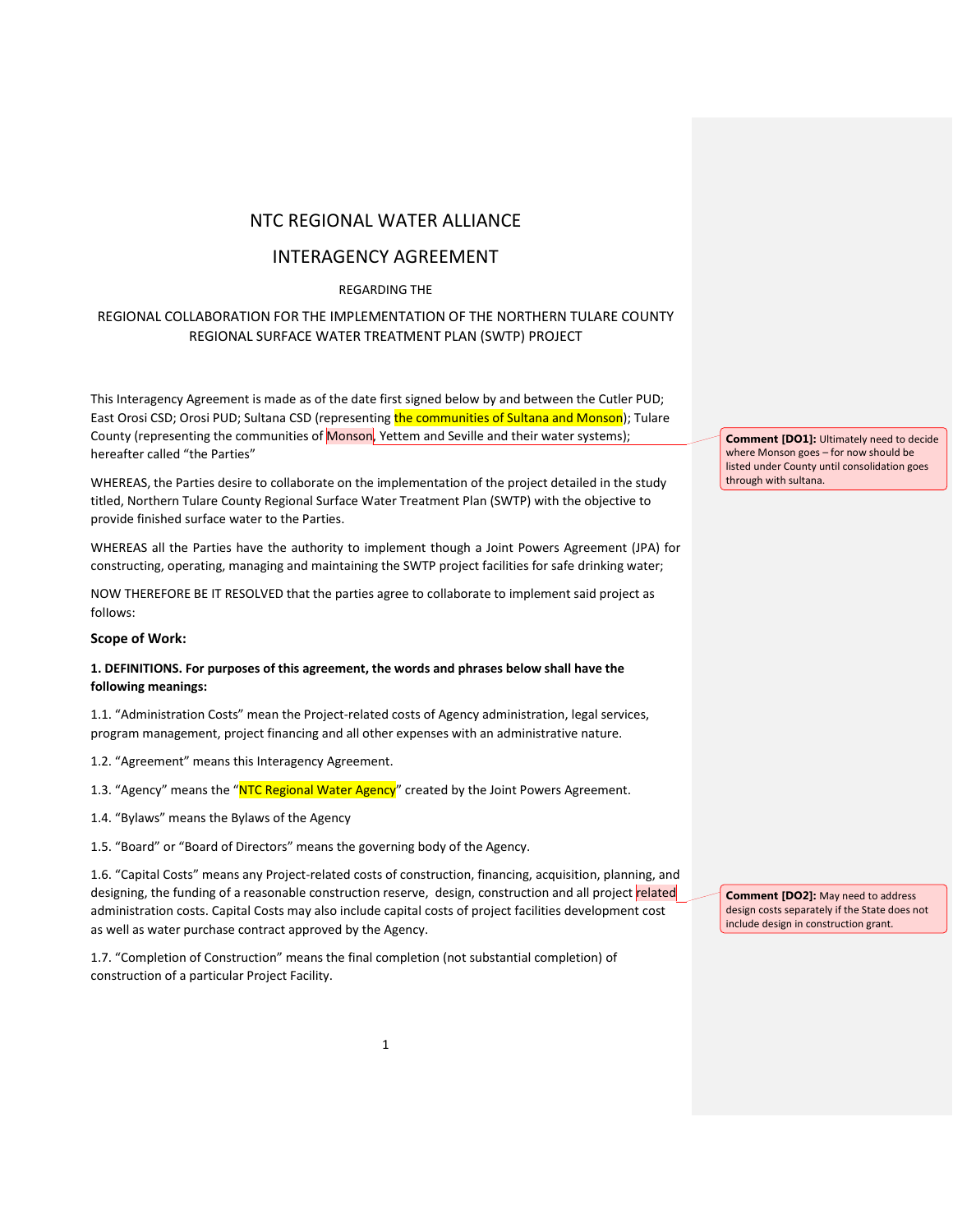1.8. "Construction" means the Project-related procurement of material, parts and equipment, actual construction, construction management and related field services including project management activities, contractor management, and design assistance during construction, as-built-drawings, and startup testing.

1.9. "CEQA" means the California Environmental Quality Act.

1.10. "Design-Build Costs" mean the Project-related costs of property and rights-of-way acquisition, Permitting fees, engineering, design, design review, construction, implementation of and compliance with permitting and environmental mitigation measures and other requirements during construction, and construction-period monitoring of compliance with permitting requirements and environmental, water quality, endangered species and related laws and regulations.

1.11. "Dedicated Capacity Shares" means the capacity of the Project Facilities dedicated to each Project Participant.

1.12. "District" means the Alta Irrigation District.

1.13. "Environmental Documentation" means all activities and documents required to comply with federal and/or state environmental, water quality and endangered species laws and regulations (including CEQA) in connection with the permitting and the construction and operation of the Project, but not including implementation of and compliance with permitting and environmental mitigation measures and other requirements during construction and construction-period monitoring of compliance with permitting requirements and environmental, water quality, endangered species and related laws and regulations.

1.14. "Final EIR" means the Final Environmental Impact Report

1.15. "Final Engineering" means engineering and related activities that are necessary or appropriate to the development and preparation of final design plans, specifications, drawings, and bidding and construction documents for the Project.

1.16. "Fixed Operating Costs" mean those Project-related operating, maintenance and management costs that are incurred regardless of the amount of water sold. Fixed operating costs include but are not limited to, debt service, insurance, taxes, personnel expenses and reserves.

1.17. "Force Majeure" means delays or defaults due to acts of God, government (other than acts or failure to act by one of the Parties), litigation, including litigation challenging the validity of this Agreement or any element thereof, general strikes or other force or event beyond the responsible party's reasonable control.

1.18. "mgd" means million gallons per day

1.19. "Party" means the parties to the JPA

1.20. "Project Facilities" means the project facilities detailed in the study titled, Northern Tulare County Regional Surface Water Treatment Plan (SWTP) with the objective to provide finished surface water to the Agency Parties.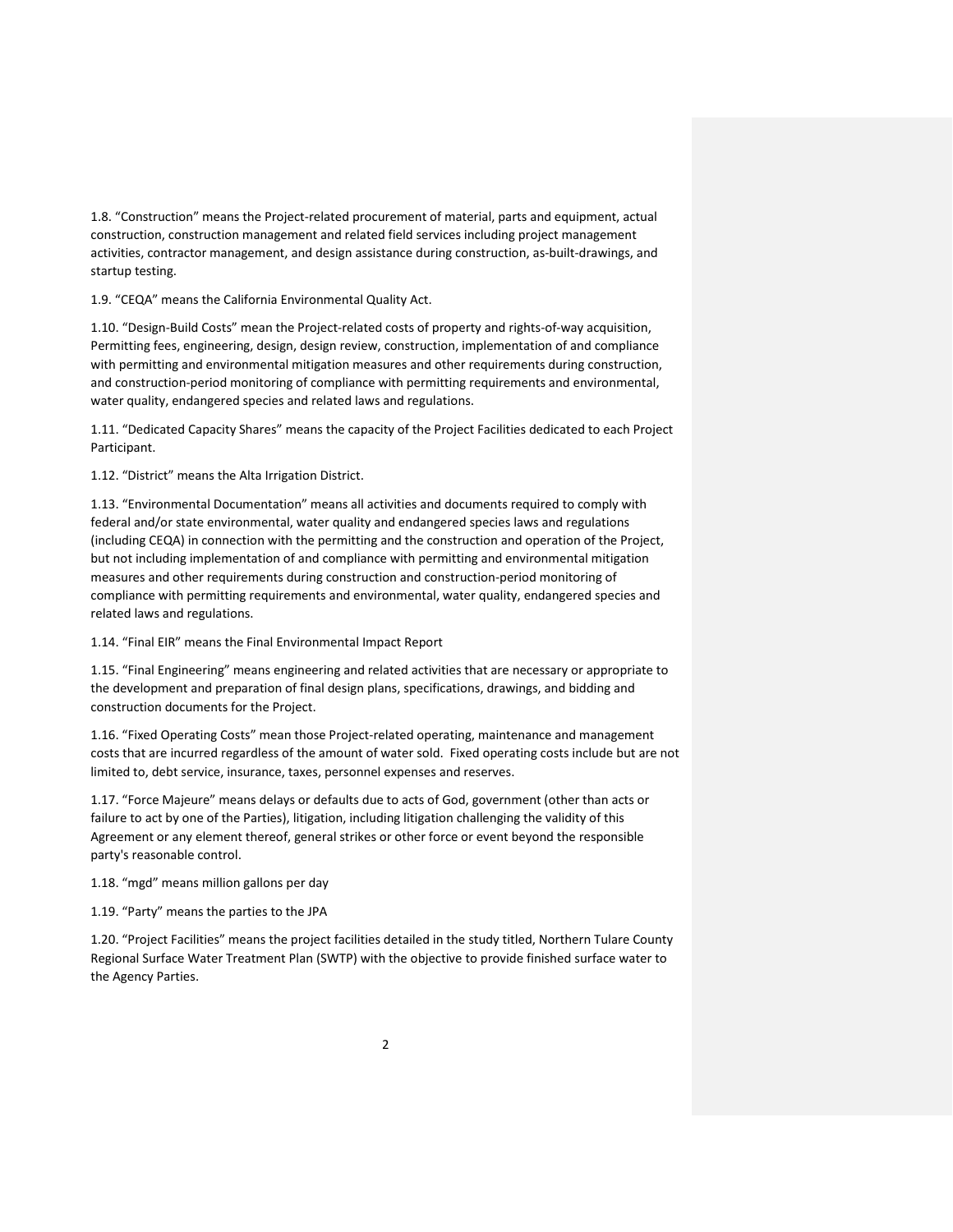1.21. "Permitting" means all activities and documents to apply for and acquire the permits and licenses that are required under federal, state and/or local laws and regulations to construct and operate projects. Permitting also shall include the acquisition of water right permits, licenses and contract water supplies that are necessary or appropriate for the project.

1.22. "Project Participants" mean the Parties and Participating Parties which timely exercises their option to participate in projects. If a party does not timely exercise its option, then it will not be considered a Project Participant.

1.23. "Retail Operations" means direct water sales to customer along the pipelines who are not part of or are customers of any of the Parties.

1.24. "Raw Water Intake" means the raw water diversion and intake facility.

1.25. "Raw Water Transmission Main" means the pipeline conveying untreated water from the Raw Water Intake to the Regional Facility/facilities.

1.26. "Repair and Replacement Costs" mean the costs for major repair and replacement costs, excluding preventive maintenance, of project Facilities as determined in accordance with the Agency design-buildoperate service contract and as otherwise determined by the Board.

1.27. "Study" means the Northern Tulare County Regional Surface Water Treatment Plan (SWTP)

1.28. "Technical Services" mean Agency Project-related services and activities.

1.29. "Transmission Piping" means the treated water transmission lines between the Regional Facility(s) to be constructed as part of project Facilities and the facilities owned by a particular party for the use in the community (s) the Parties provide service to.

1.30. "Variable Operating Costs" mean those Project-related operating and maintenance costs and other costs that are dependent on, and vary based on, the volume of water treated, stored and delivered.

### **2. PROJECT FACILITIES AND CAPACITY.**

2.1. Subject to the restrictions and limitations of this Agreement and the completion of the Environmental Documentation and Permitting, and as required by law, the Agency is authorized to implement and undertake the planning, design, Final Engineering, financing, construction, operation, maintenance and management of and for the Project Facilities.

2.2. The final Project design plans shall include fixed points of delivery of water from the Transmission Piping to each Party's local distribution facilities.

2.3. The Agency shall secure the written approval of each Party before proceeding with the award of any contract for Final Engineering or Construction of the Initial Project Facilities. After securing these approvals, further Party approval will not be required as a precondition to Board actions and decisions about such project.

NOTE. Will need to address change orders and cost overruns. Suggest Party approval of any cost over some fixed amount or percentage of a project.

**Comment [DO3]:** Agency should own and maintain transmission piping.

**Comment [DO4]:** Will need to address change orders and cost overruns. Suggest Party approval of any cost over some fixed amount or percentage of a project.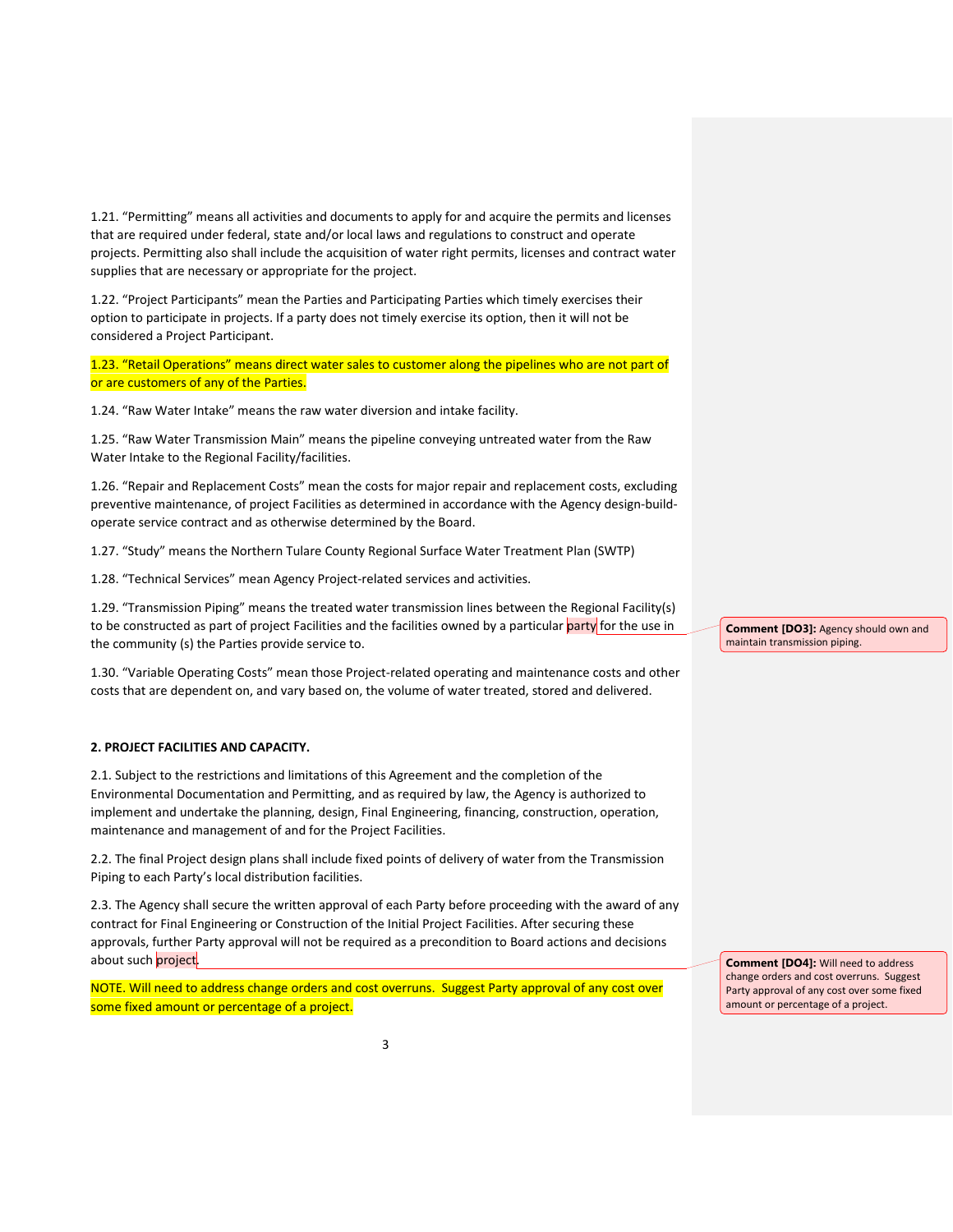2.4 Exhibit A shall list the Water Treatment Plant Project Facilities that would be jointly owned by the parties.

2.4. Dedicated Capacity. (Insert EXHIBIT B information from the NTCRSWTP study in here)

2.5. The daily flow limits in the **attached table below** (Insert Exhibit C from the NTCRSWTP study in here) are based on an Initial Project Facilities capacity of xx mgd. The actual total capacity of the as-built Regional Water Treatment Facility will be rated by the State Water Resources Control Board following required testing of the plant construction. If the total rated daily flow limit capacity differs from the total daily flow limit amount presented in the attached table, then each Project Participant's daily flow limit shall be adjusted accordingly and proportionately based on the Dedicated Capacity Shares.

2.6. If the Agency expands the Project Facilities to produce greater than xx mgd, then the foregoing daily flow limits in mgd as well as the corresponding percentages shall be adjusted as determined by the Board; however, the quantity (mgd) of Dedicated Capacity allocated to each party and the annual limit for each party shall not be increased without its written consent (i.e., if a party chooses not to consent to and participate in a Project expansion, then its Dedicated Capacity and annual limit would remain fixed and its percentage share of the expanded Project would be reduced accordingly or the percentages may be revised by written agreement between the Parties to reflect a different basis for calculation).

2.7. After Completion of Construction of the Project Facilities, the Agency shall make available and deliver to each Project Participant a total amount of treated water up to its respective Dedicated Capacity Shares, subject to the terms and conditions of this Agreement and the availability of water.

2.8. The water shall be delivered to the points of delivery as shown on the final Project plans and specifications.

2.9. The Agency shall deliver treated water that meets all state and federal drinking water quality standards applicable to the Project at the time of the delivery.

2.10. The Agency shall consult with the Project Participants on a regular basis to determine specific schedules of deliveries, and, consistent with the terms of this Agreement, the Agency shall use its best efforts to meet the requirements of the Project Participants.

2.11. If a Project Participant does not desire or take its full entitlement of available water, then the amount of water not delivered to that Project Participant may be made available at no cost for the raw water and delivered to other Project Participants that are interested in additional water deliveries. Participants should have the option to market excess or unused water within or outside of service area. Project Participants can also make agreements to store unused water (on site or off site with Alta ID or with other Project Participants.

2.12. The Agency shall keep and maintain a monthly schedule of the actual quantities of water delivered to each of the Project Participants.

2.13. Any two or more of the Project Participants may adjust their respective Dedicated Capacity shares and the redistribution may be temporary or permanent. The redistribution shall be in writing approved and signed by the involved Project Participants and filed with the Agency. If temporary, the writing shall indicate the effective dates of the redistribution. The redistribution also may reallocate the Project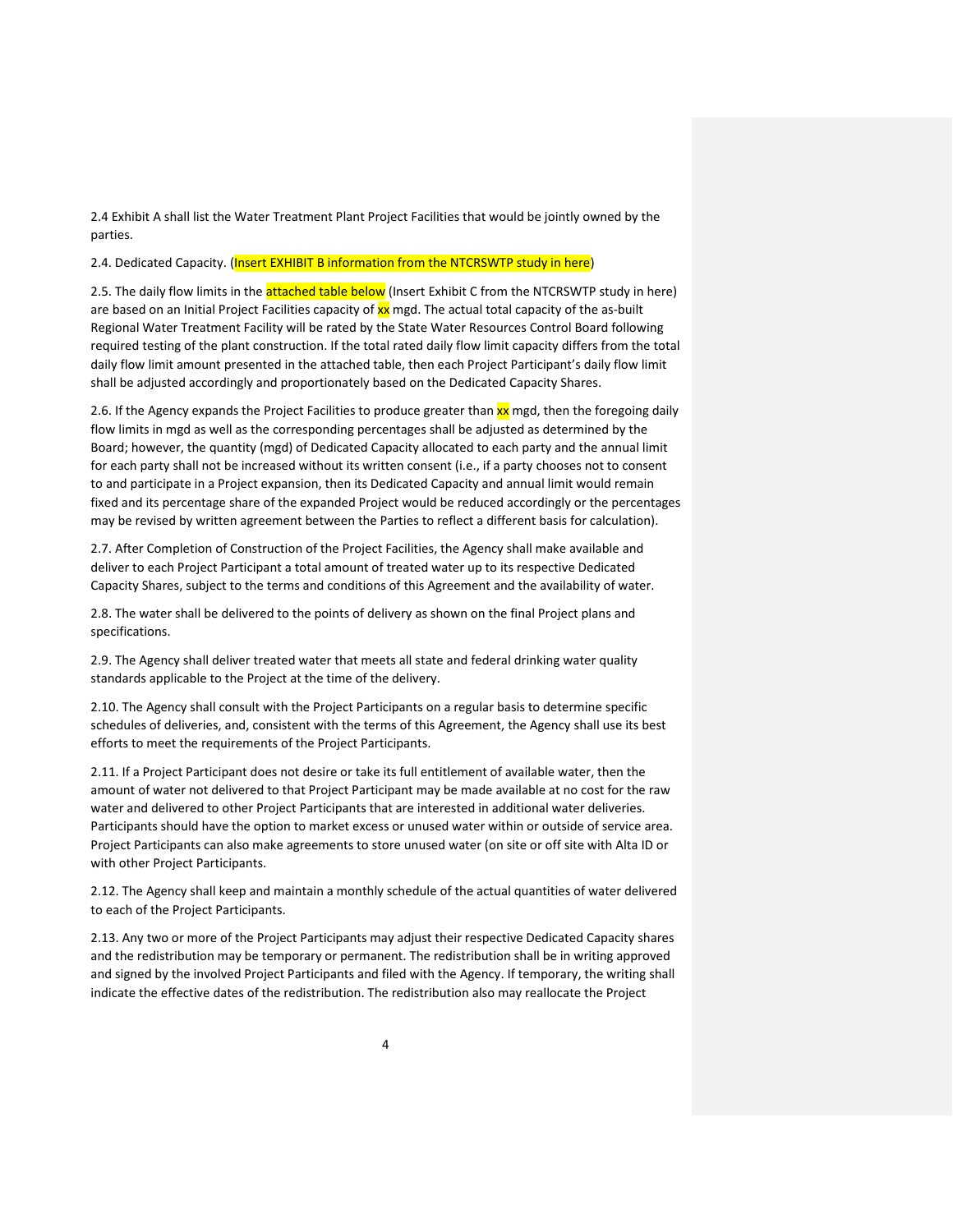Participants' respective payment shares, in which case the writing also shall indicate whether the change is temporary or permanent, and, if temporary, the effective dates of the changes.

2.14. Reduction in Availability of Project Water. If, for any reason (including, but not limited to, water supply availability, drought, restrictions on diversion, regulatory requirements, damage, or maintenance), the daily water available for delivery is less than  $xx$  mgd (or an expanded Project capacity as later may be approved by the Board) at any time, and such reduction is not due to an act or omission of any Project Participant, then the available water supply shall be allocated among the Project Participants based on their Dedicated Capacity or such other allocation as may be determined by the Board; provided, however, that any reduction in water from the supplemental water purchase shall be reduced based on the cost allocation set forth in this agreement, unless the Parties agree to a different allocation of this water.

2.15. If reductions in both the daily water delivery capacity and the annual limit were to occur, then available daily water delivery capacity shall be allocated first, and the available annual limit then shall be allocated in a manner that is consistent with the allocated daily water delivery capacity. If the reduction is due to an act or omission of a Project Participant, then that Project Participant shall be responsible for absorbing the amount of the reduction attributable to its act or omission from its share of Dedicated Capacity or annual limit.

### **3. NONPARTICIPATION BY A PARTY**

3.1. Party Commitment to Project. By approving this Interagency Agreement, each Party commits to proceeding with the planning, design, Construction and/or operation of the Initial Project Facilities and to funding the Capital Costs of the Project Facilities on and subject to the terms of this Agreement.

Commitment to the project is important for when a party decides not to proceed in further phases of the project, for example, from planning to design or from design to construction, the project may have to be rescaled and cost allocations recalculated.

3.2 Each Party approves the Implementation of Regional Project Milestone Schedule ("Schedule") that is attached as **Exhibit XX** and each Party shall diligently and in good faith strive to take and implement the Schedule actions in accordance with the Schedule deadlines.

3.2. Missed Deadline. If a Party fails to take an action in accordance with the Schedule (which includes the failure of the Agency Board to timely approve a contract to design and construct the Project Facilities due to the failure of a Party's Directors to vote in favor of the contract), the other Parties may give written **Notice of Missed Deadline** to the Party missing the deadline. The Notice of Missed Deadline will inform about the nature of the missed deadline, state the noticing Party's intention to proceed with the Project with the remaining Parties per this section 3, and provide the Party missing the deadline with 60 days to cure the missed deadline. If the Party missing the deadline fails to satisfactorily cure the matter within the 20-day cure period, then the other Parties (the "Participating Community") may give written notice (the "Go-It-Alone Notice") to the Agency Secretary and the Party missing the deadline (the "Nonparticipating Party") that the Participating Parties are exercising their option to proceed with the Project pursuant to this section 3.

On the first day of the month following receipt of the Go-It-Alone Notice by the Secretary, the sections below will apply to the Project and the contractual relations between the Parties and the Agency. If

**Comment [DO5]:** There are two scenarios that need to be addressed. One if withdrawal and the other is a material change in demand. May need to reconfigure the following sections. Order needs to be adjusted to keep section regarding these two scenarios together.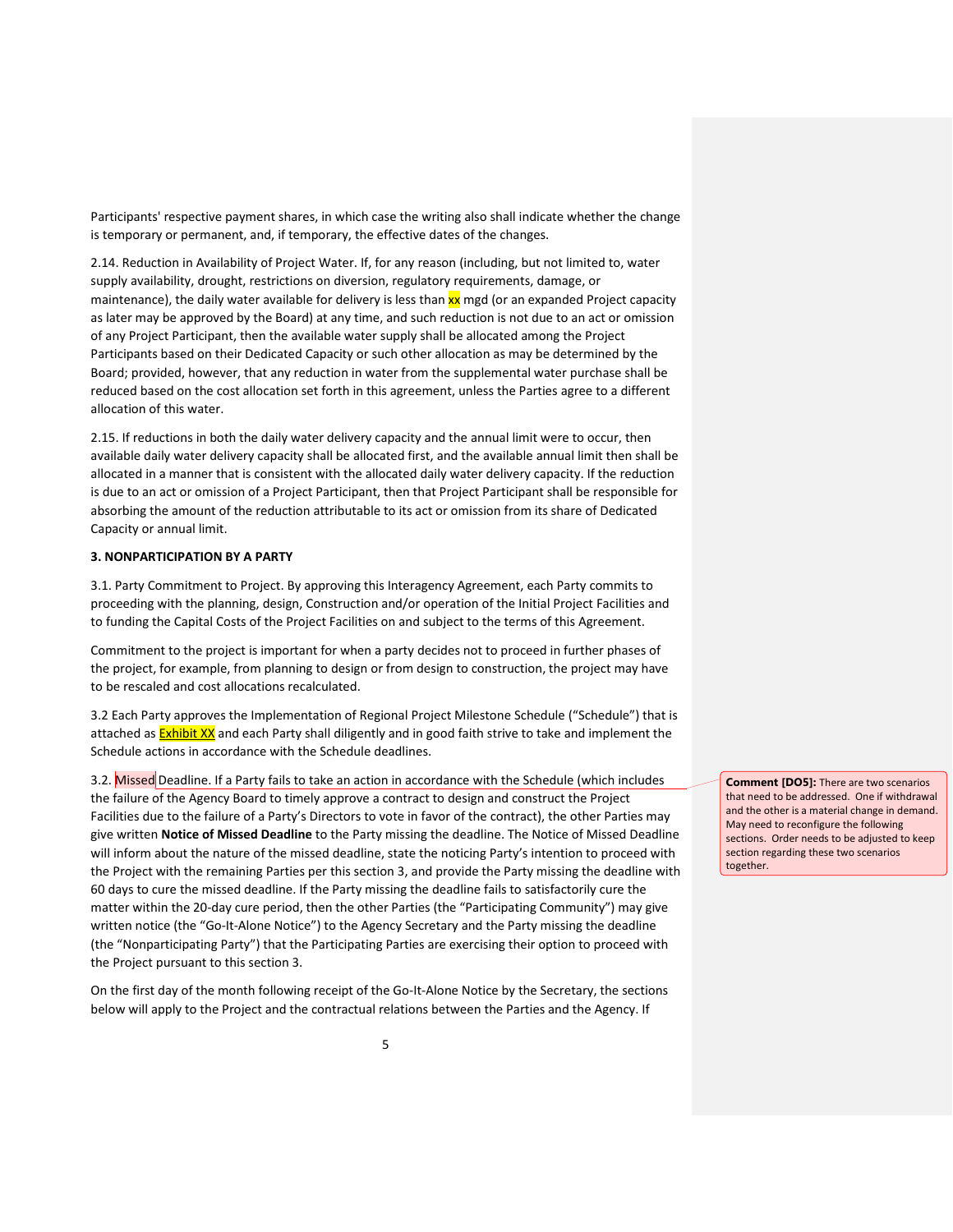there are any irreconcilable inconsistencies between this section and another provision of this Agreement, this section will govern.

3.3. Agency Board Action. The Board of Directors will continue to be representative of the remaining participating Parties; however, for the purposes of transacting any business of the Board pertaining directly or indirectly to the Project (including Construction, operation, expansion and financing related decisions), a quorum shall consist of the majority of Directors who represent the Participating Parties, and an affirmative vote by Participating Parties shall be required for any Board action. For the sake of clarity, the intent of this paragraph is that the Nonparticipating Party not be able to prevent the Participating Parties or the Agency from proceeding with the Project.

3.4. Modification of Project Facilities. The Agency Board will modify the scope and design of the Project Facilities so that the Project Facilities are reduced to provide capacity and water supply for only the Participating Parties, including, but not necessarily limited to, a reduction of the Regional Water Treatment Facility capacity to a size as determined by the Board and removal of the Transmission Piping for the Nonparticipating Party. The Agency will proceed with the design, Construction and operation of the modified Project Facilities for the sole use and benefit of the Participating Parties.

3.5. Dedicated Capacity and Use of Project Facilities. All Agency lands, easements, Permitting, contracts, staffing, Agency funds and reserves on hand and other assets will be provided for the sole benefit and use of the Participating Parties. Upon Completion of Construction of the modified Project Facilities, all Project Facilities and the full Dedicated Capacity of the Project Facilities will be provided for the sole benefit and use of the Participating Parties.

3.6. Water Rights. The full water supply available under Agency Water Right contract agreement with the Alta Irrigation District will be provided for the sole use (through the Agency) of the Participating Parties.

3.7. Cost Allocation. Starting on the first day of the month following the Go-It-Alone Notice, the Participating Parties will be solely liable and responsible for all Agency and Project Capital Costs, Fixed Operating Costs, Variable Operating Costs, Repair and Replacement Costs and other costs and expenses; except that the Nonparticipating Party will remain liable for payment to the Agency for (a) its share of Agency and Project costs incurred prior to the first day of the month following the Go-It-Alone Notice (as calculated, charged and assessed pursuant to section 6).

3.8. Reimbursement for Redesign Costs. If, after the date we commence construction, a Party fails to take an action in accordance with the Schedule and the other Party gives a Go-It-Alone Notice pursuant to section 3.2, then the Nonparticipating Party will pay or reimburse the Agency for the Agency's and Participating Parties' direct, actual and reasonable costs to redesign the Project Facilities for just the Participating Parties and including staff and administrative costs directly related to the redesign.

3.9. Limited Rights of Nonparticipating Party. The Nonparticipating Party will not receive any water supply from the Project, it will not have any Dedicated Capacity in the Project Facilities, and it will not have any intake and diversion capacity in the Raw Water Intake. The Directors representing the Nonparticipating Party will have no voting rights on the Board as indicated by section 3.3.

3.10. Re-participation by Nonparticipating Party. If, following a Go-It-Alone Notice, the Nonparticipating Party desires to re-participate in the Project, then it and the Participating Parties may negotiate a fair

**Comment [BS6]:** This will need to be addressed in the JPA

**Comment [DO7]:** Address transfers of water outside parties?